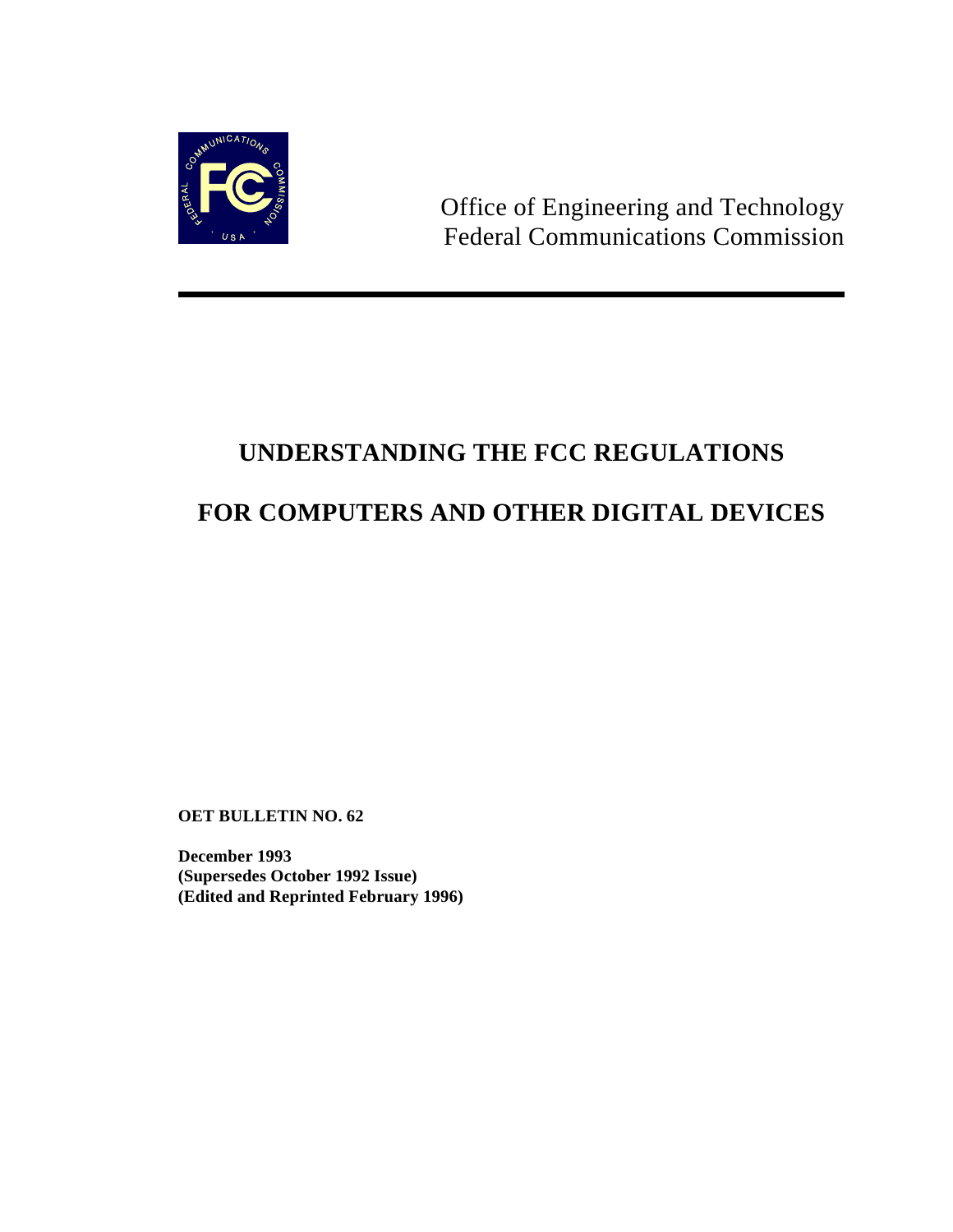#### **Forward**

This bulletin provides a basic understanding of the FCC regulations for digital devices, followed by some answers to commonly-asked questions. To assist readers in locating specific rules, the rule references are displayed in a column to the right of the text.

We welcome comments on improvements that can be made to this bulletin. Please address such comments to:

> Federal Communications Commission Office of Engineering and Technology Customer Service Branch, MS 1300F2 7435 Oakland Mills Road Columbia, MD 21046 Fax: (301) 344-2050 E-Mail: labinfo@fcc.gov

Note: Some editorial changes were made in this bulletin for clarity, and to reflect changes in the names, addresses and telephone numbers of information sources and FCC offices.

The information in this bulletin reflects the current rules and regulations governing digital devices. These rules and regulations are expected to change soon as a result of final action to be taken on the Notice of Proposed Rule Making (NPRM) adopted in ET Docket 95-19. In the NPRM, the FCC proposes to amend Parts 2 and 15 of the rules to deregulate the equipment authorization requirements for digital devices.

The fees listed in this bulletin reflect those in effect at the time of printing, but are subject to change. Current fee information can be obtained from The FCC's Public Access Link (PAL) and the Office of Engineering and Technology (OET) Fee Filing Guide. See "*FCC's computer bulletin board*" and *"Obtaining forms and fee filing guides"* under **Additional Information** on pages 12 and 13 of this bulletin.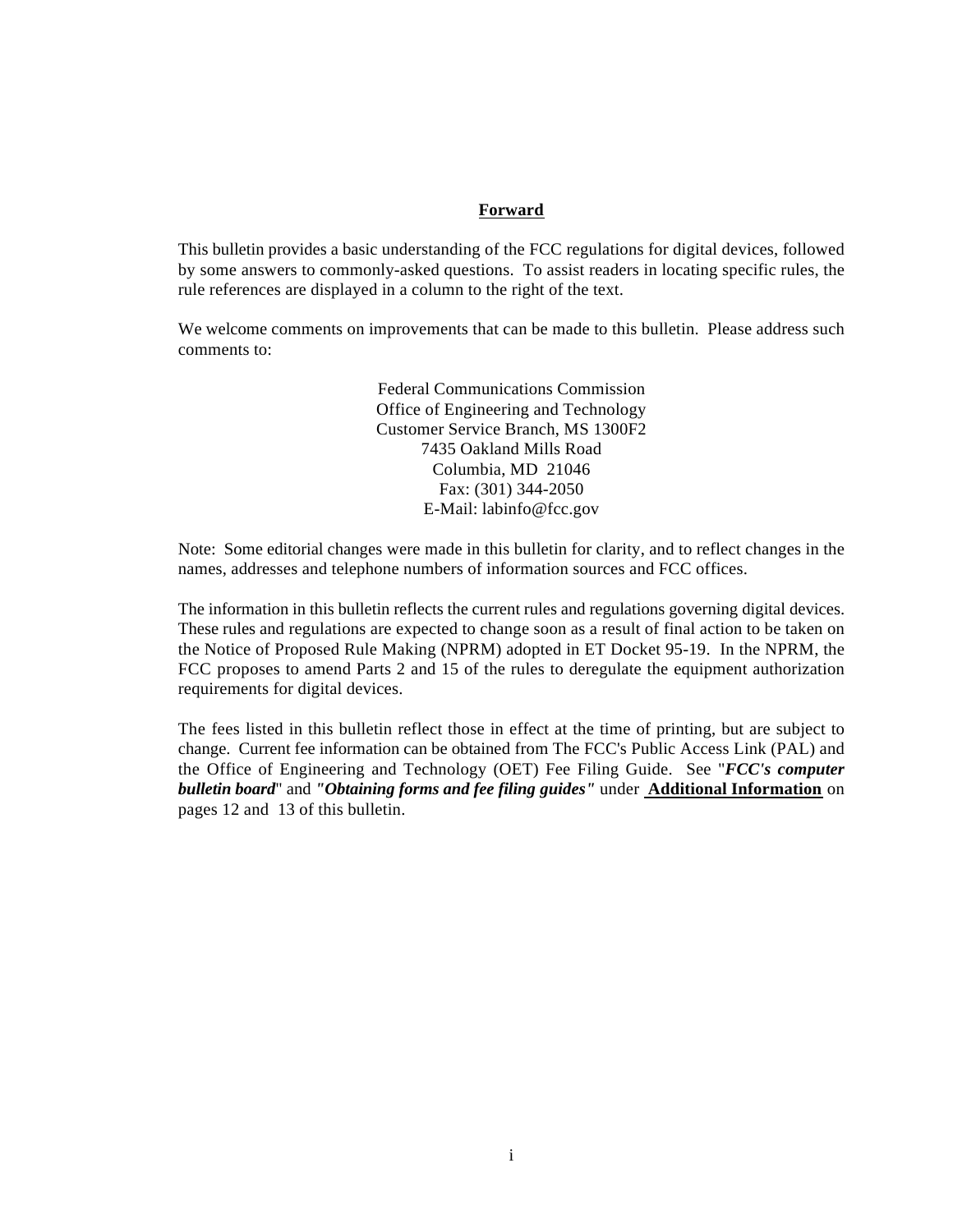## **TABLE OF CONTENTS**

|                                                                                                                                                                                                                                                           | 3           |
|-----------------------------------------------------------------------------------------------------------------------------------------------------------------------------------------------------------------------------------------------------------|-------------|
|                                                                                                                                                                                                                                                           | 3           |
| $\textit{Certification}\; \ldots \ldots \ldots \ldots \ldots \ldots \ldots \ldots \ldots \ldots \ldots \ldots \ldots$                                                                                                                                     | 5<br>6      |
|                                                                                                                                                                                                                                                           |             |
| What is the difference between a Class A and Class B digital device? $\ldots \ldots \ldots$<br>What happens if one sells or imports non-compliant digital devices? $\dots\dots\dots\dots$<br>Can someone assemble and sell a computer without getting FCC | 8<br>8<br>9 |
| What changes can be made to an FCC-authorized device without requiring a<br>How does the FCC regulate a digital device that is part of another radio                                                                                                      |             |
|                                                                                                                                                                                                                                                           |             |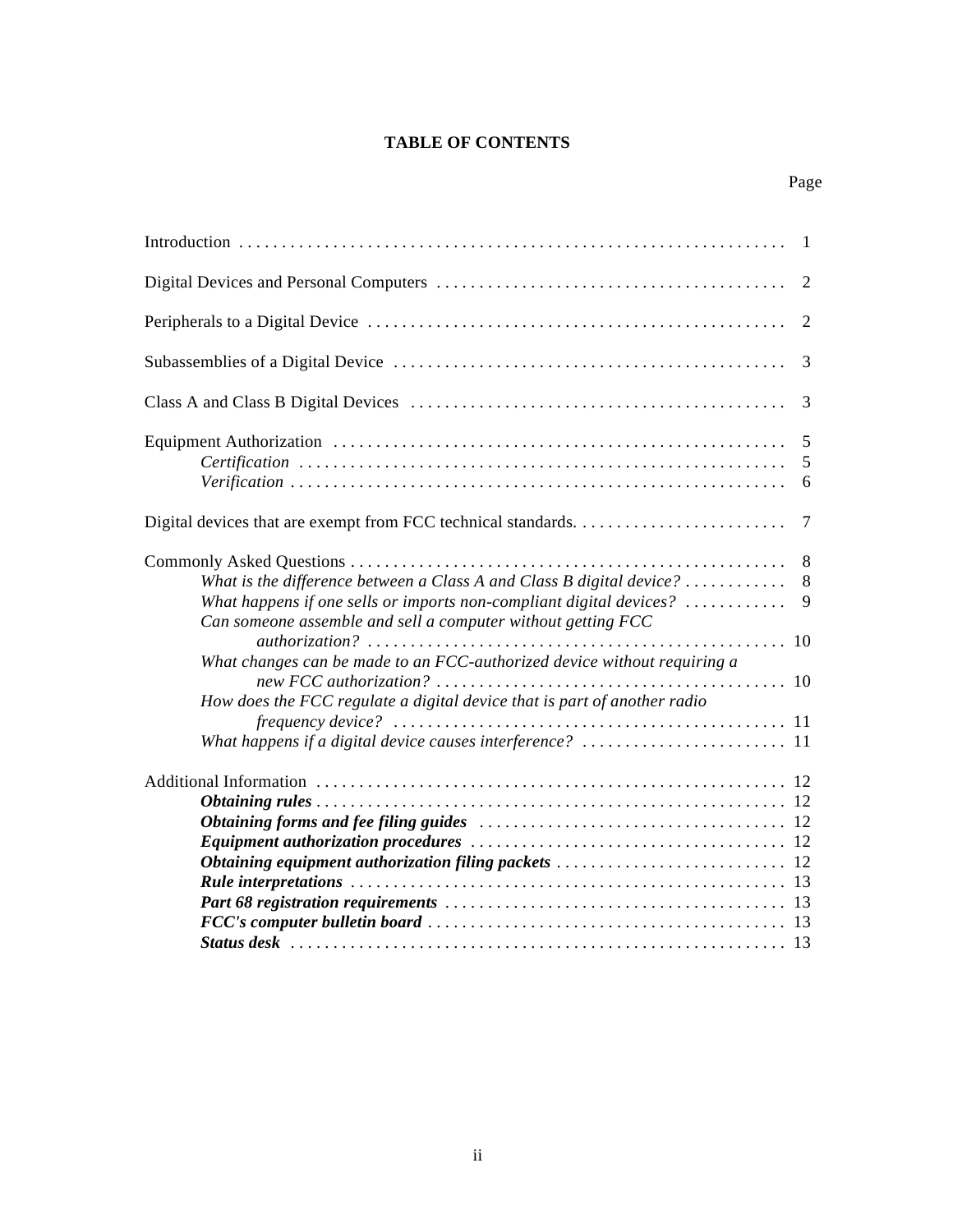## **FEDERAL COMMUNICATIONS COMMISSION Office of Engineering and Technology Washington, DC 20554**

## **UNDERSTANDING THE FCC REGULATIONS FOR COMPUTERS AND OTHER DIGITAL DEVICES**

**OET Bulletin 62 December 1993 (Edited and reprinted Feb. 1996)**

#### **Introduction**

Digital technology is used virtually everywhere. Coffee pots, wrist watches, automobiles, cash registers, personal computers, telephones, and thousands of other types of common electronic equipment rely on digital technology to function. At any time of the day, most people are within a few meters of consumer products that use digital technology.

While digital technology has been used to provide outstanding convenience and benefit to today's society, it also has the potential to interfere with radio communications. Digital technology by its very nature generates radio noise, and that noise can interfere with police, ambulance and fire communications, radio and television broadcasting, and air traffic control operations.

The Federal Communications Commission (FCC) has rules to limit the potential for harmful interference being caused to radio communications by computers and other products using digital technology. In its regulations, the FCC takes into account the fact that different types of products using digital technology have different potentials for causing harmful interference. As a result, the FCC's regulations have the greatest impact on products that are most likely to cause harmful interference, and little impact on those that are least likely to cause interference.

This bulletin is intended to provide a general understanding of the FCC's regulations and policies applying to products using digital technology and, especially, computers. It reflects the current text and interpretations of the FCC's regulations. More detailed information is contained in the regulations themselves, which can be found in Part 15 of Title 47 of the Code of Federal Regulations. This bulletin does not replace or supersede those regulations.

Manufacturers and parties that sell products containing digital technology are strongly encouraged to review the FCC's regulations closely. Recognizing that new uses of digital technology often generate questions that are not directly addressed in the regulations, we welcome inquiries or requests for specific interpretations. Occasionally, the FCC proposes changes to its regulations, generally to address industry concerns and as new uses of digital technology and new communications services appear. See the section titled **Additional Information** for information on obtaining the FCC regulations, requesting interpretations, and finding out about proposed rule changes.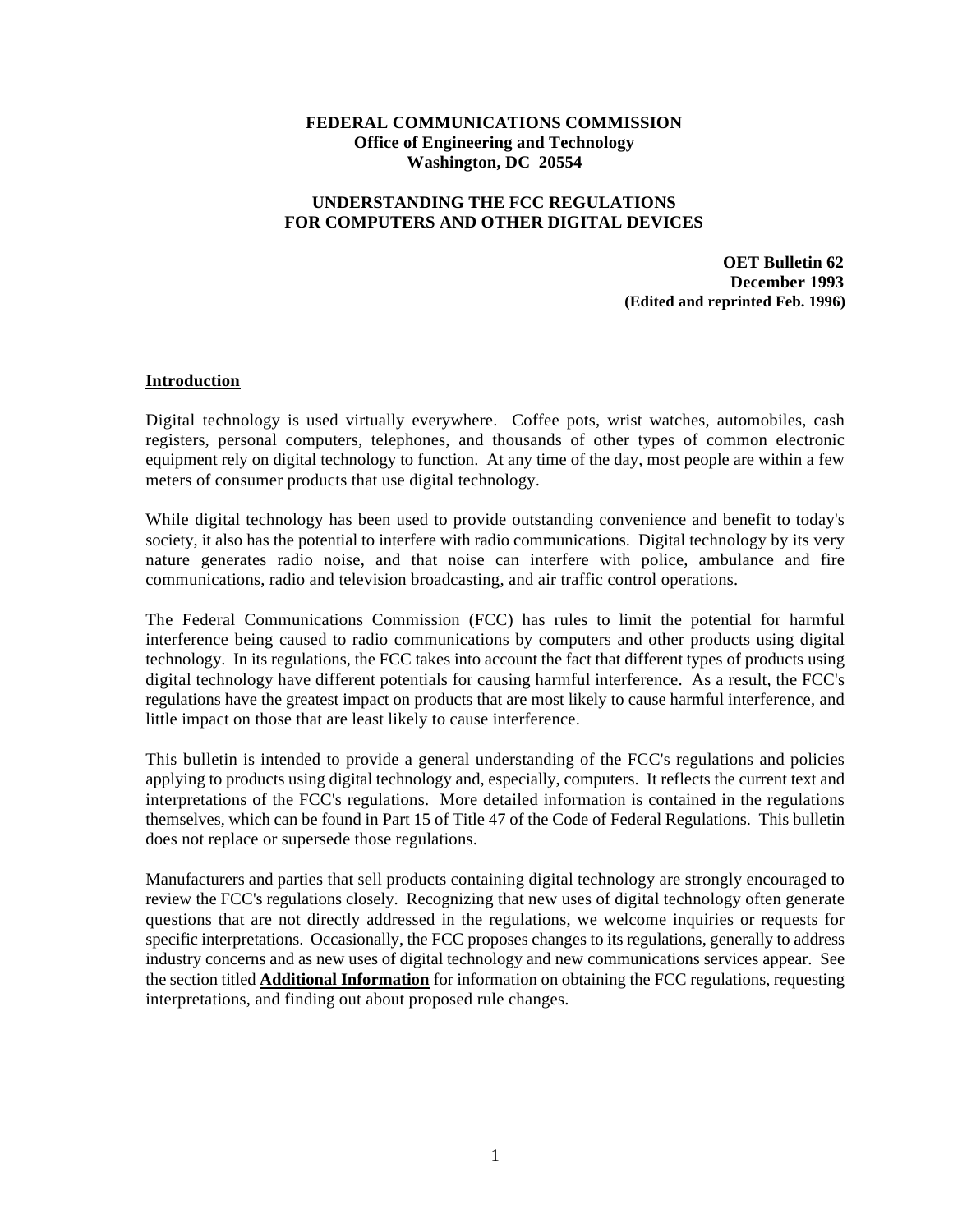#### **Digital Devices and Personal Computers**

A *digital device* is a device or system that generates and uses digital timing signals operating at greater than 9,000 cycles per second (9 kHz). Many types of electronic equipment and consumer products are digital devices because they contain circuitry using such digital timing signals. Examples of digital devices include computers, calculators, digital watches and clocks, automotive electronic systems, and most telephones, microwave ovens, video cassette recorders, and security alarm systems.

A *personal computer* is a special type of digital device -- a computer that is marketed for use in the home. Computers that are marketed through retail outlets or through mail order catalogs, and advertised to the general public, are considered to be personal computers.

In order to prevent the radio noise generated by the digital device from interfering with radio communications, digital devices must be designed to contain the noise. This is accomplished by: 1) designing the digital circuitry in a manner that minimizes radio noise emissions; 2) enclosing the circuitry in a well-grounded case that prevents radio noise from escaping; and, 3) including a well-filtered power supply that keeps the radio noise from leaking onto the electrical power lines.

Most digital devices are subject to FCC technical standards that limit the amount of radio noise that can be radiated from the digital device or conducted by the digital device onto the electrical power lines. Most digital devices must be tested and shown to be compliant with these standards before they can be marketed. In addition, personal computers are required to be authorized by the FCC because they have been found to have the potential for causing interference.

### **Peripherals to a Digital Device**

Any device that feeds data into or receives data from a digital device is a *peripheral* of the digital device. Peripherals include external devices that connect to a digital device by wire or cable, and circuit boards within the digital device that connect it to external peripherals. Also included are circuit boards that increase the operating or processing speed of a digital device. Examples of peripherals are computer printers, monitors, keyboards, printer cards, video cards, local area network cards, modems, and enhancement or accelerator boards. Section 15.3(r)

Peripherals to a digital device are subject to FCC technical standards because they can generate their own radio noise or allow the escape of radio noise generated by the digital devices to which they are connected. Peripherals to a personal computer must be authorized by the FCC.

Section 15.3(k)

Section 15.3(s)

Section 15.107 Section 15.109 Section 2.803 Section 2.805 Section 2.806 Section 15.101(a)

Section 15.101(a)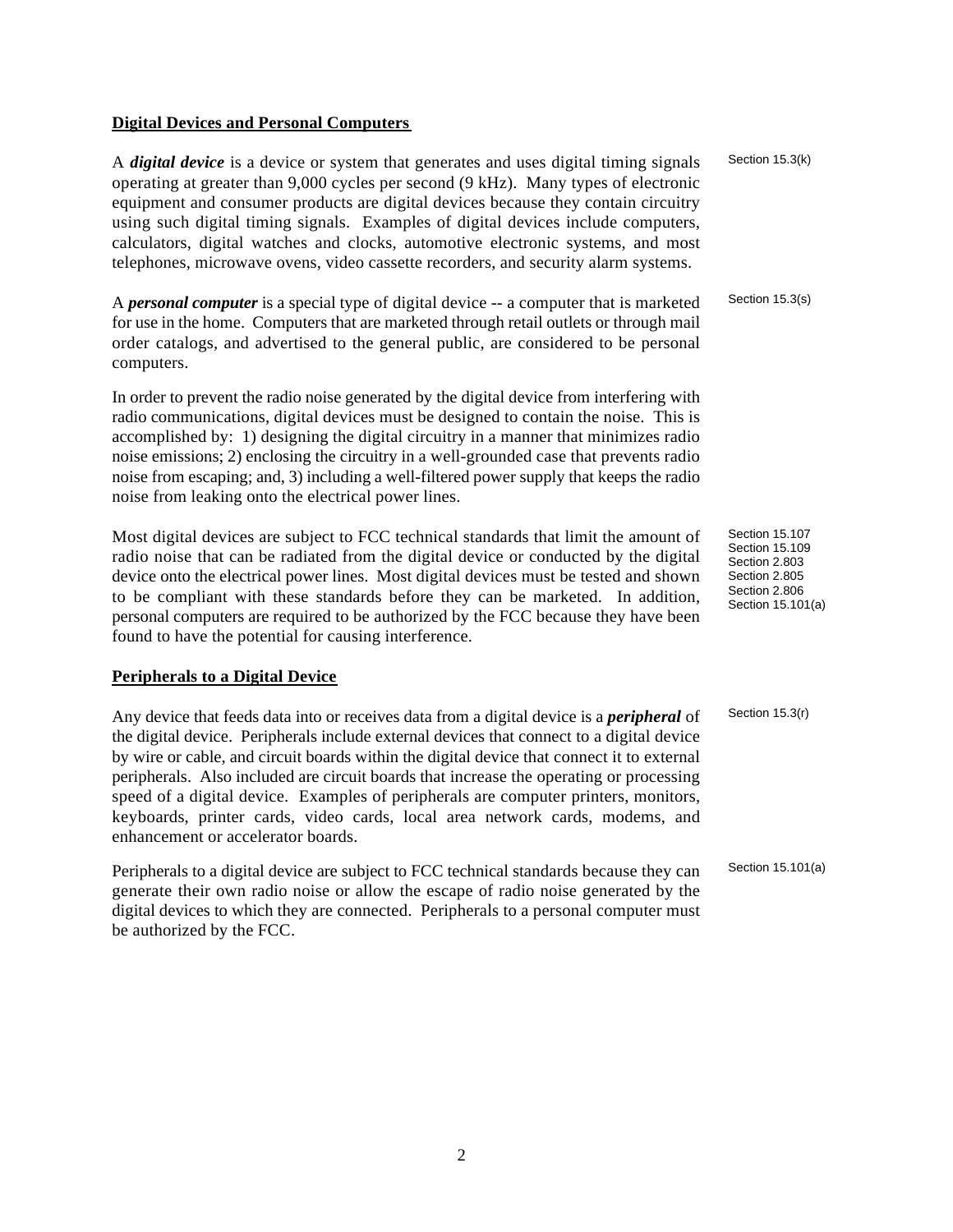#### **Subassemblies of a Digital Device**

Circuit boards, integrated circuit chips, and other components that are completely internal to a digital device are *subassemblies* of the digital device. (Note, however, that circuit boards or cards that are connected to external devices or increase the operating or processing speed of a digital device are considered peripherals.) Examples of subassemblies include internal memory expansion boards, internal disk drives, internal disk drive controller boards, CPU boards, and power supplies.

Subassemblies may be sold to the general public or to manufacturers for incorporation into a final product. While subassemblies are not directly subject to FCC technical standards or equipment authorization requirements, digital devices containing subassemblies must still comply with the FCC's technical requirements. Accordingly, manufacturers of subassemblies should design their products so the digital devices into which they are installed will comply with the technical standards.

#### **Class A and Class B Digital Devices**

Digital devices fall into two categories -- *Class A* and *Class B.* Class A digital devices are ones that are marketed exclusively for use in business, industrial and commercial environments. Class B digital devices are ones that are marketed for use anywhere, including residential environments.

Section 15.3(h) Section 15.3(i)

| <b>Class A</b>                            | <b>Class B</b>     |
|-------------------------------------------|--------------------|
| Mainframe computers                       | Personal computers |
| Sophisticated multiuser computers         | Portable computers |
| Sophisticated engineering<br>workstations |                    |

#### Examples of Digital Devices

The technical standards for Class B equipment are stricter than those for Class A equipment because the Class B equipment may be located closer to radios, TVs, and other receivers that tend to be susceptible to interference. Class A equipment, on the other hand, will generally be located in office buildings and factories where it is likely to be separated from radio and TV receivers by greater distances.

The Class B technical standards are designed to protect against interference being caused to a receiver located about 10 meters away, such as might be found in a neighbor's house or apartment. The standards are not intended to prevent interference at closer distances or within the digital device user's residence. Such interference problems can usually be resolved by the user.

Section 15.107 Section 15.109

Section 15.101(e)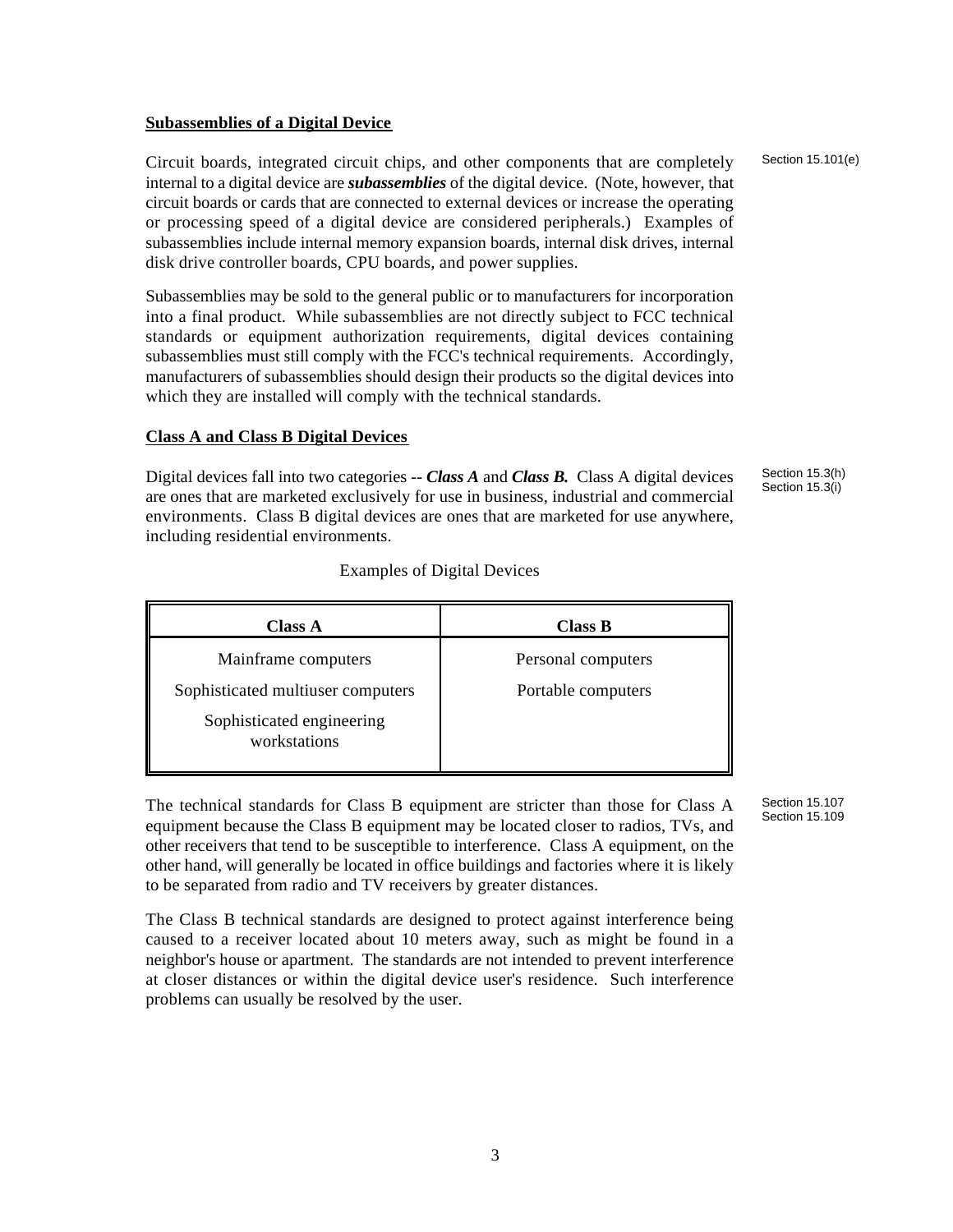**The Verification Process The Certification Process**

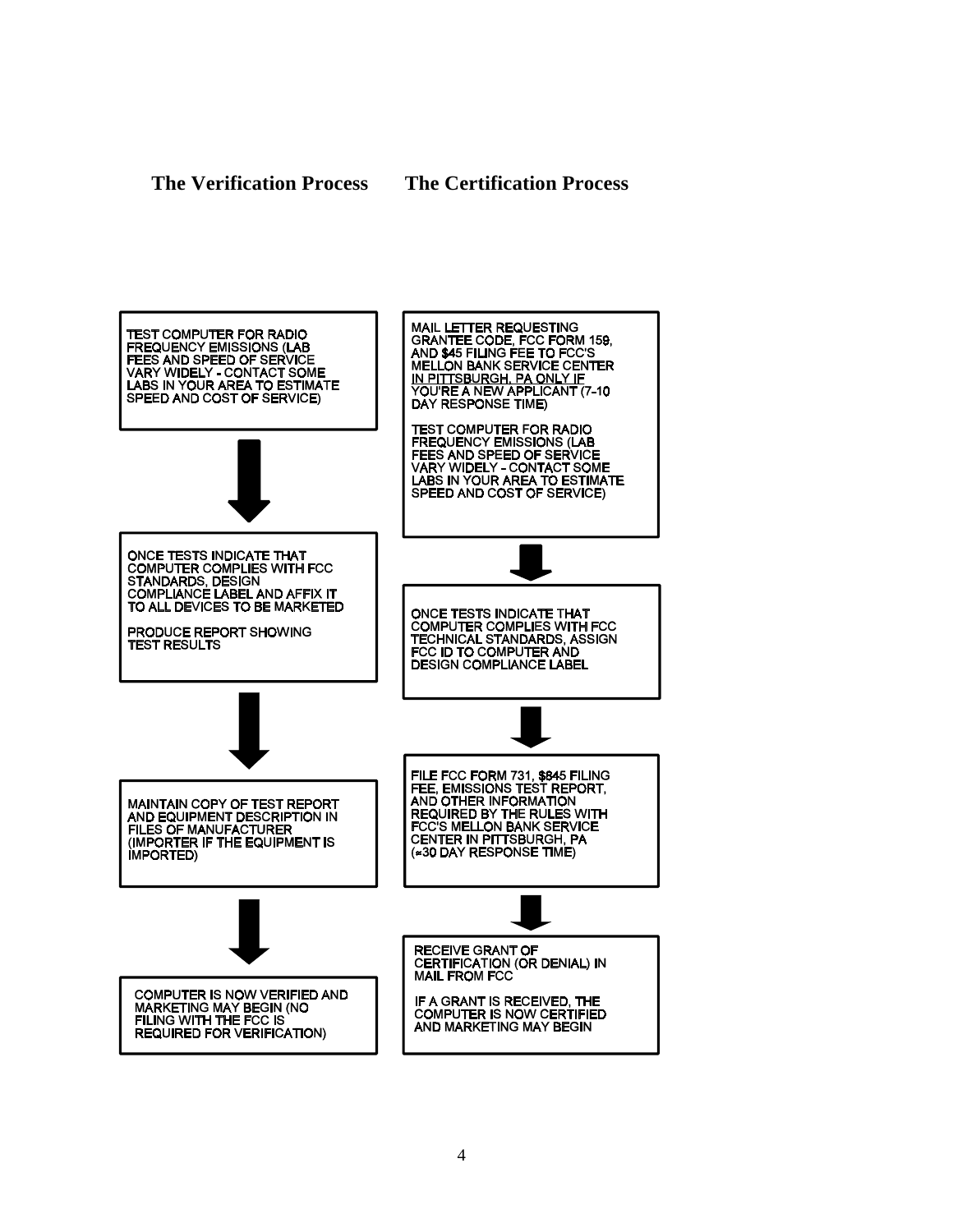#### **Equipment Authorization**

| <b>Digital Device</b>                                  | <b>Authorization Procedure</b> |
|--------------------------------------------------------|--------------------------------|
| Class B personal computers<br>and their peripherals    | Certification                  |
| Other Class B digital devices<br>and their peripherals | Verification                   |
| Class A digital devices<br>and their peripherals       | Verification                   |
| External switching power supplies                      | Verification                   |

A digital device must be tested and authorized before it may be marketed.

Any equipment that connects to the public switched telephone network, such as a modem, is also subject to regulations in Part 68 of the FCC Rules and must be registered by the FCC prior to marketing. The rules in Part 68 are designed to protect against harm to the telephone network.

#### *Certification*

The *certification* procedure requires that tests be performed on the device to be authorized. These tests measure the levels of radio frequency energy that are radiated by the device into the open air or conducted by the device onto the power lines. After these tests are performed, a report must be produced showing the test procedure, the test results, and some additional information about the device including design drawings. The specific information that must be included in a certification report is detailed in Part 2 of the FCC Rules.

Certified digital devices are required to have a compliance label affixed to them. They also must have an information statement regarding the interference potential of the device and information about any special accessories needed to ensure FCC compliance included in their instruction manuals. The applicant for a grant of certification is responsible for having the compliance label produced, and for having it affixed to each device that is marketed or imported. However, the compliance label and FCC ID label (see below) may not be attached to any devices until a grant of certification has been obtained for the devices. The wording for the compliance label and the information statement is included in Part 15.

Certified devices are also required to have an FCC ID label attached to them. The FCC ID label must be permanently marked (etched, engraved, indelibly printed, etc.) either directly on the device, or on a tag that is permanently affixed (riveted, welded, etc.) to the device. The FCC ID label must be readily visible to the purchaser at the time of purchase.

Section 15.101(a) Section 2.803 Section 2.805 Section 2.806

Section 2.909 Section 15.19 Section 15.21 Section 15.27 Section 15.105

Sections 2.1031 through 2.1045

Section 2.925 Section 2.926 Section 15.19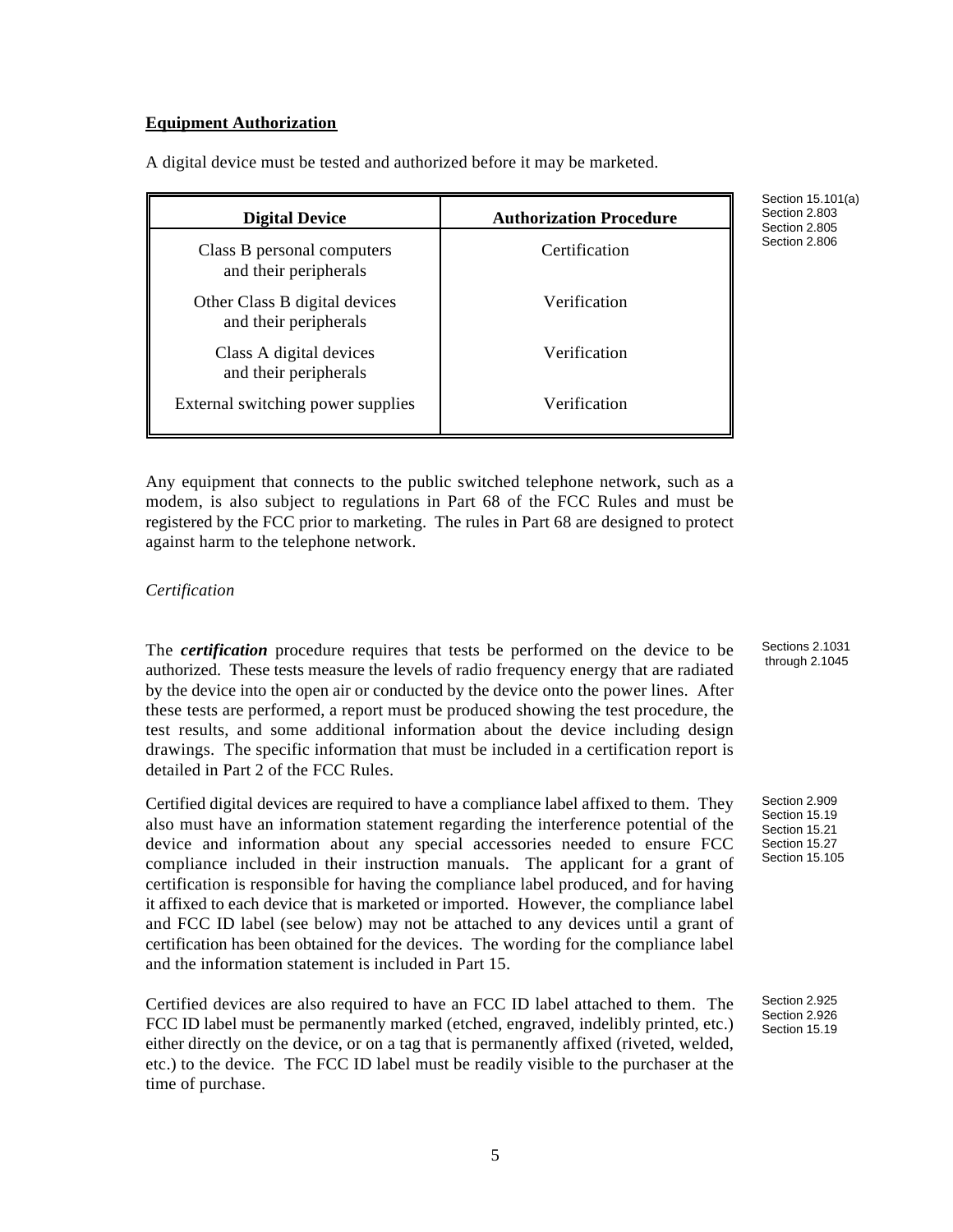The FCC ID is a string of characters that may be from 4 to 17 characters long. It may contain any combination of capital letters, numbers, or the dash/hyphen character. Characters 4 through 17 are completely up to the applicant. The first three characters, however, are the "grantee code," a 3-character code assigned by the FCC to a particular applicant (grantee). Any application filed with the FCC must have an FCC ID that commences with an assigned grantee code. To receive one of these codes, new applicants must send in a letter stating the applicant's name and address and requesting a grantee code. This letter must be accompanied by a completed "Fee Advice Form" (FCC Form 159), and a \$45 processing fee. See *Obtaining...filing packets* on page 12.

Once the report demonstrating compliance with the technical standards has been completed, and the compliance label and FCC ID label have been designed, the party wishing to get the device certified (it can be anyone) must file a copy of the report, along with an "Application for Equipment Authorization" (FCC Form 731), and an \$845 application fee, with the FCC. See *Obtaining...filing packets* on page 12.

After the application is submitted, the FCC's lab will review the report and may or may not request a sample of the device to test. If the application is complete and accurate, and any tests performed by the FCC's lab confirm that the device is compliant, the FCC will then issue a grant of certification for the device. Marketing of the device may begin after the applicant has received a copy of this grant.

Typically, 90% of the applications for certification that the FCC receives are processed within 35 calendar days. This time frame may increase due to incomplete applications and pre-grant testing of a sample, if determined to be necessary.

#### *Verification*

The *verification* procedure requires that tests be performed on the device to be authorized. These tests measure the levels of radio frequency energy that are radiated by the device into the open air or conducted by the device onto the power lines. After these tests are performed, a report must be produced showing the test procedure, the test results, and some additional information about the device including design drawings. The specific information that must be included in a verification report is detailed in Part 2 of the FCC Rules.

Once the report is completed, the manufacturer (or importer for an imported device) is required to keep a copy of it on file as evidence that the device meets the technical standards in Part 15. The manufacturer (importer) must be able to produce this report on short notice should the FCC ever request it.

Once the report is on file, a compliance label must be affixed to the device. Also, an information statement regarding the interference potential of the device and information about any special accessories needed to ensure FCC compliance must be included in its instruction manual. The manufacturer (or importer) is responsible for having the compliance label produced, and for having it affixed to each device that is marketed or imported. The wording for the compliance label and the information statement regarding interference problems is included in Part 15. Verified devices must be uniquely identified. However, they may not be labelled with an FCC ID or in a manner that could be confused with an FCC ID.

Section 2.907 Section 2.909 Section 2.1033 Section 1.1103 Section 1.1107

Section 2.803 Section 2.943

Sections 2.951 through 2.957

Section 2.902 Section 2.953 Section 2.955

Section 2.909 Section 2.954 Section 15.19 Section 15.21 Section 15.27 Section 15.105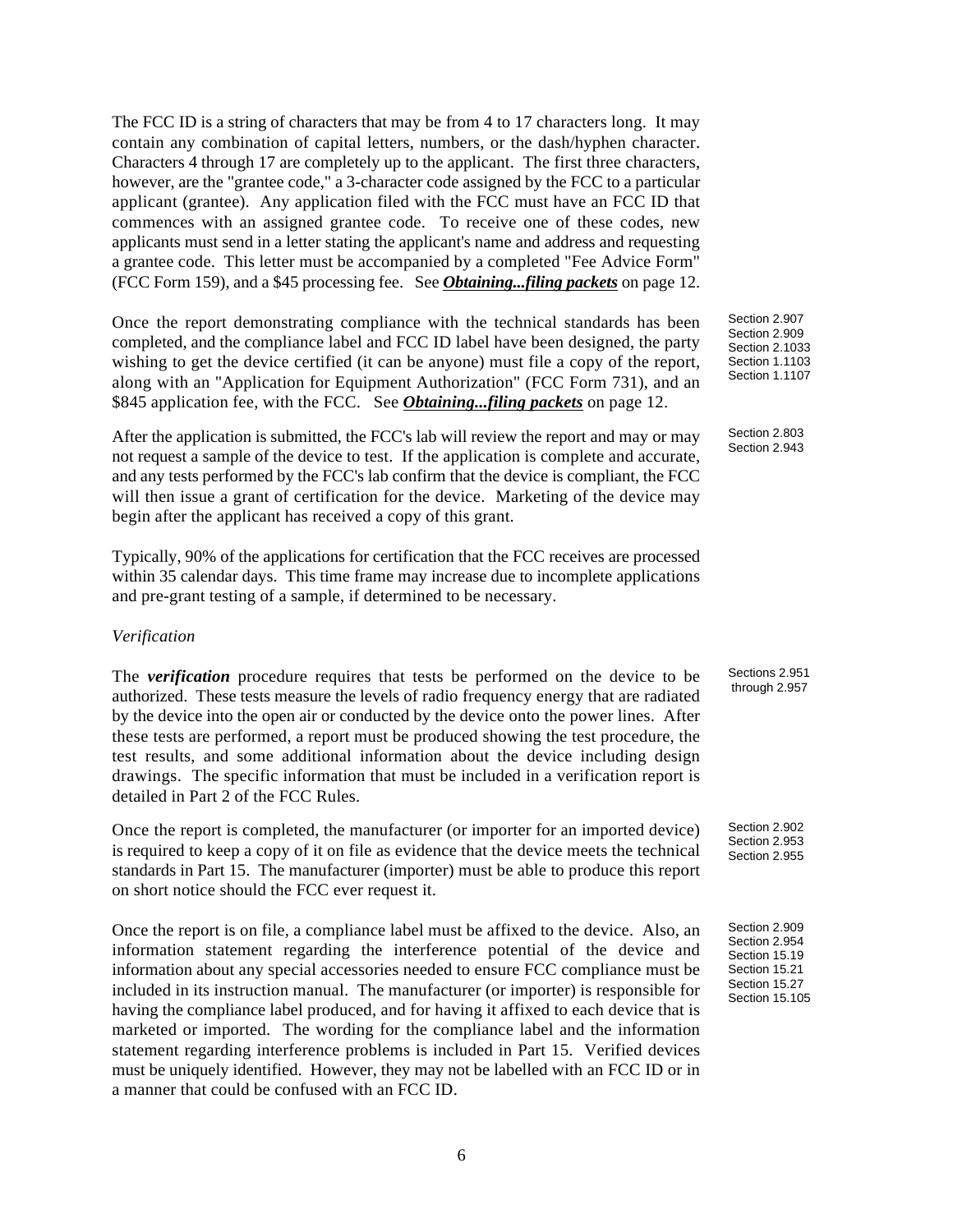7

Once the report showing compliance is in the manufacturer's (importer's) files, the compliance label has been attached to the device, and the information statement has been included in the instructions, marketing of the device may begin. There is no filing with the FCC required for verified equipment.

#### **Digital devices that are exempt from FCC technical standards.**

There are a number of digital devices that are exempt from the technical standards in Part 15. These are:

| o Digital devices used EXCLUSIVELY in any transportation vehicle<br>including motor vehicles, aircraft and watercraft.                                                                                                                                                                                                                                                                                                                                                                                                                                                                                                                                                                                                                                                                   | Section 15.103(a) |
|------------------------------------------------------------------------------------------------------------------------------------------------------------------------------------------------------------------------------------------------------------------------------------------------------------------------------------------------------------------------------------------------------------------------------------------------------------------------------------------------------------------------------------------------------------------------------------------------------------------------------------------------------------------------------------------------------------------------------------------------------------------------------------------|-------------------|
| o Digital devices used EXCLUSIVELY as electronic control systems<br>by public utilities or in industrial plants. Also, digital devices used<br>EXCLUSIVELY as power systems (such as switching power<br>supplies) in public utilities or industrial plants. The term "industrial<br>plant" in this case means a large scale production facility such as a<br>dedicated building or factory. The term "public utility" means a<br>dedicated building or large room owned or leased by the utility and<br>does not extend to equipment installed in a subscriber's facility. To<br>be eligible for the control system exemption, a digital device may not<br>perform non-control functions such as the printing of billing<br>information or the running of MS-DOS, OS/2 or UNIX software. | Section 15.103(b) |
| o Digital devices used EXCLUSIVELY as industrial, commercial or<br>medical test equipment. "Test equipment" includes devices used for<br>maintenance, research, evaluation, simulation and other analytical or<br>scientific applications in areas such as industrial plants, public<br>utilities, hospitals, universities, laboratories, automotive service<br>centers and electronic repair shops. Devices designed for home use,<br>such as consumer blood pressure meters, bathroom scales and digital<br>thermometers, do not fall under this exemption.                                                                                                                                                                                                                            | Section 15.103(c) |
| o Digital devices used EXCLUSIVELY in appliances. "Appliances"<br>are devices that are designed to heat, cool or move something by<br>converting electrical energy into heat or motion. Examples of<br>appliances include vacuum cleaners, toasters, air conditioners and<br>clothes dryers. Examples of things that are NOT appliances include<br>lights, telephones, home security systems, exercise bicycles and clock<br>radios. Devices that use radio frequency energy to do the actual<br>heating, cooling or moving, such as microwave ovens, are subject to<br>technical standards in Part 18 of the FCC rules.                                                                                                                                                                 | Section 15.103(d) |
| o Specialized medical digital devices (generally used at the direction of<br>or under the supervision of a licensed health care practitioner)<br>whether used in a patient's home or a health care facility.<br>Non-specialized medical devices marketed through retail channels for<br>use by the general public do not fall under this exemption, nor do                                                                                                                                                                                                                                                                                                                                                                                                                               | Section 15.103(e) |

Section 15.19 Section 15.21 Section 15.27 Section 15.105 Section 2.805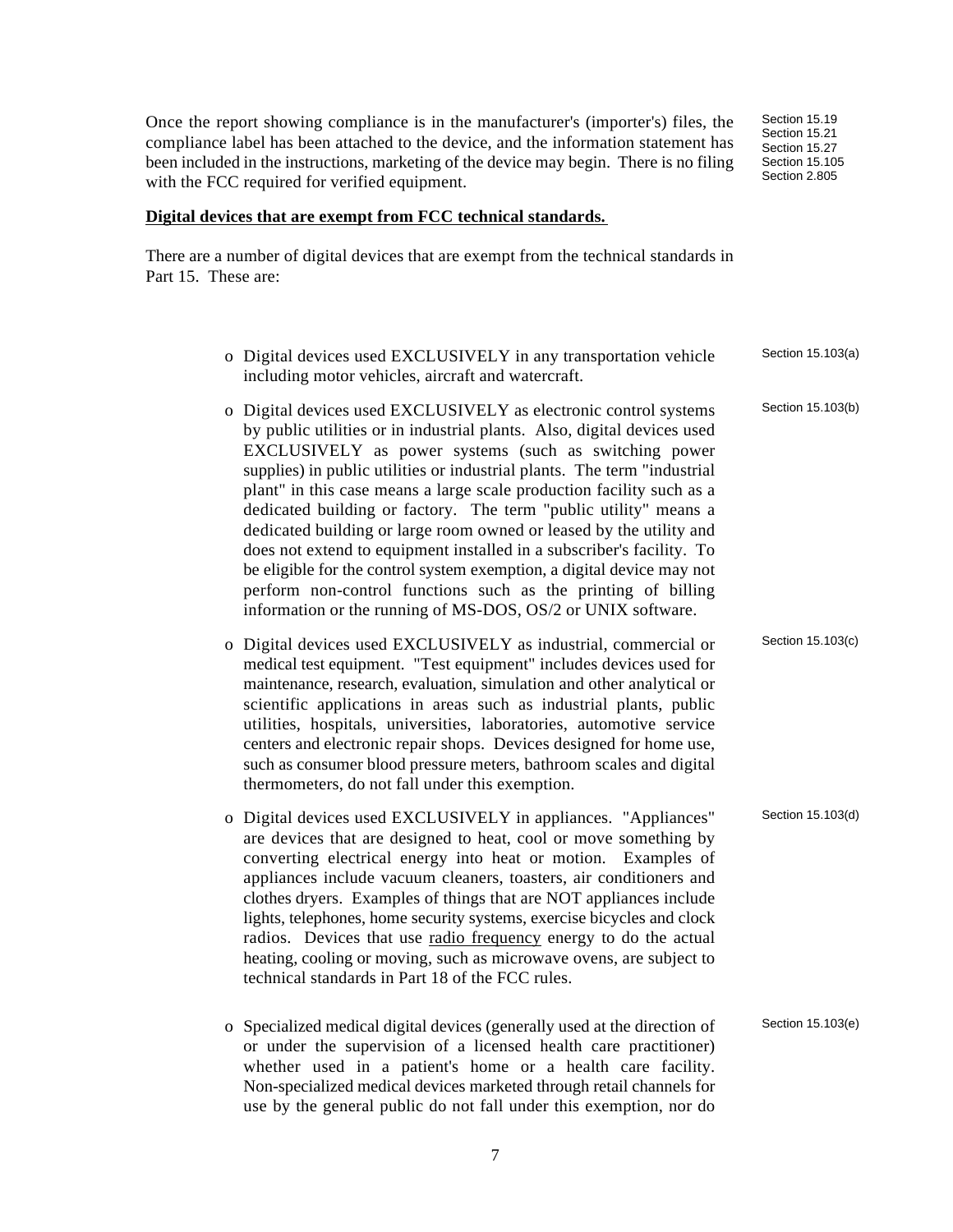digital devices used for record keeping or any purpose not directly connected with medical treatment. Examples of devices that are exempted by this provision include computerized cameras used in surgery, CAT scanners, X-ray equipment, and kidney dialysis machines. Non-exempt devices include over-the-counter blood pressure gauges and digital thermometers. Medical diathermy equipment and ultrasonic equipment, while exempt from the Part 15 digital device standards, are subject to the regulations in Part 18.

- o Digital devices that have a power consumption of 6 nanowatts or less, such as digital watches and solar calculators. Section 15.103(f)
- o Joystick or mouse controllers, or similar devices, used with digital devices but that contain only non-digital circuitry or a simple circuit to convert a signal to the format required, such as an integrated circuit for A/D conversion. These are viewed as passive add-on devices and are not themselves directly subject to the technical standards in Part 15. Section 15.103(g)
- o Digital devices that do not generate or use frequencies above 1.705 MHz and that do not operate while connected to the AC power lines, such as certain electronic calculators. Digital devices that include, or make provision for the use of, battery eliminators, AC adapters or battery chargers that permit operation while charging or that connect to the AC power lines indirectly, obtaining their power through another device that is connected to the AC power lines, do not fall under this exemption. Section 15.103(h)

Digital devices that are exempt from the technical standards in Part 15 are still not permitted to cause harmful interference to any authorized radio communications. Accordingly, it is strongly recommended that the manufacturer of an exempt digital device endeavor to have the device meet the technical standards anyhow. Section 15.5 Section 15.103

#### **Commonly Asked Questions**

#### *What is the difference between a Class A and Class B digital device?*

If a digital device will be sold to anyone who is likely to use it in a residential environment then it is a Class B digital device. When determining whether a particular device should be classified as Class A or Class B, the Commission normally considers the following three questions, in this order:

> Is the marketing of the device restricted in such a manner that it is not sold to residential users?

If a digital device is sold or offered for sale to any residential users (including commercial or industrial companies that could employ the equipment in a residential environment) then it is a Class B digital device regardless of its price or application. Marketing through a general retail outlet or by mail order to the general public with a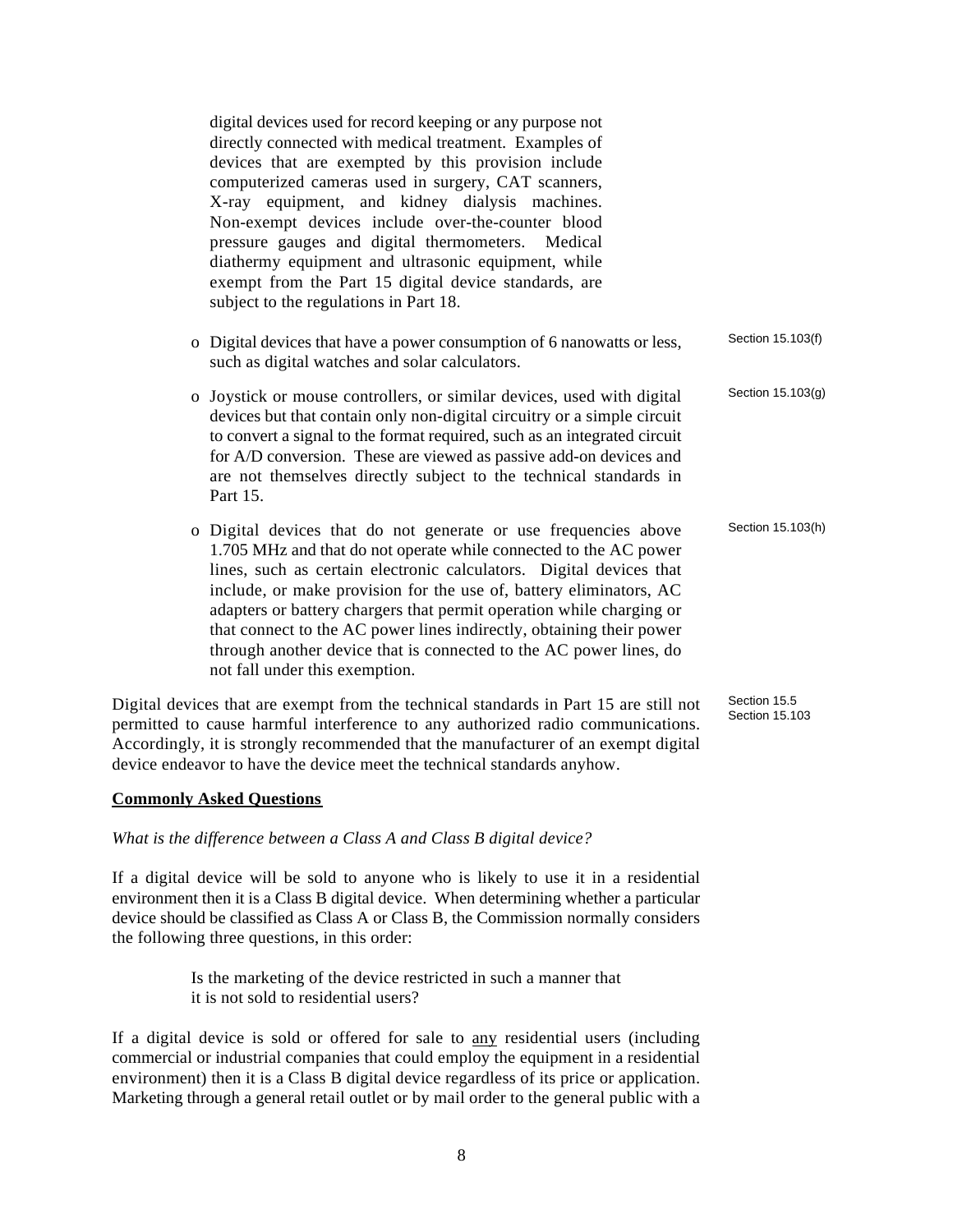simple disclaimer, such as "For Business Use Only," is not sufficient to qualify as Class A. Instead, all marketing (advertising, sale and distribution) must be restricted by the marketer to users in a commercial, industrial, or business environment.

> Does the application for which the device is designed generally preclude operation in residential areas?

For example, mainframe computer systems have generally been considered Class A digital devices because it is highly unlikely that they would be used in residential environments.

> Is the price of the device high enough that there is little likelihood that it would be used in a residential environment, including a home business?

The merits of classifying a digital device as Class A based on its price are reviewed on a case-by-case basis. This is because, for example, the price threshold for an I/O card will be different than the price threshold for a computer system configuration.

Portable computers, because they are designed to be used anywhere, are considered Class B devices regardless of their price or restrictions placed on marketing. Only in those cases where the designed application precludes the possibility of operation in a residential environment may portable computers be qualified as Class A devices.

#### *What happens if one sells or imports non-compliant digital devices?*

As explained earlier, the form of authorization that is required for a digital device depends on how the device will be marketed. The FCC rules are designed to control the marketing of digital devices and, to a lesser extent, their use. If someone purchases a non-compliant digital device, uses it, causes interference to authorized radio communications, and is the subject of an FCC interference investigation, the user will be told to stop operating the device until the interference problem is corrected. However, the person (or company) that sold this non-compliant digital device to the user has violated the FCC marketing rules in Part 2 as well as federal law and may be subject to an enforcement action by the Commission's Field Operations Bureau that could result in one or more of the following:

- o forfeiture of all non-compliant equipment
- o \$100,000/\$200,000 criminal penalty for an individual/organization
- o a criminal fine totalling twice the gross gain obtained from sales of the non-compliant equipment
- o an administrative fine totalling \$10,000/day per violation

It is the act of selling or leasing, offering to sell or lease, or importing a digital device that has not gone through the appropriate FCC equipment authorization procedure that is a violation of the Commission's rules and federal law.

*Can someone assemble and sell a computer without getting FCC authorization?*

Section 15.5 Section 2.803 Section 2.805 Section 2.806 Section 2.1203 47 U.S.C. 501 and 503 18 U.S.C. 3571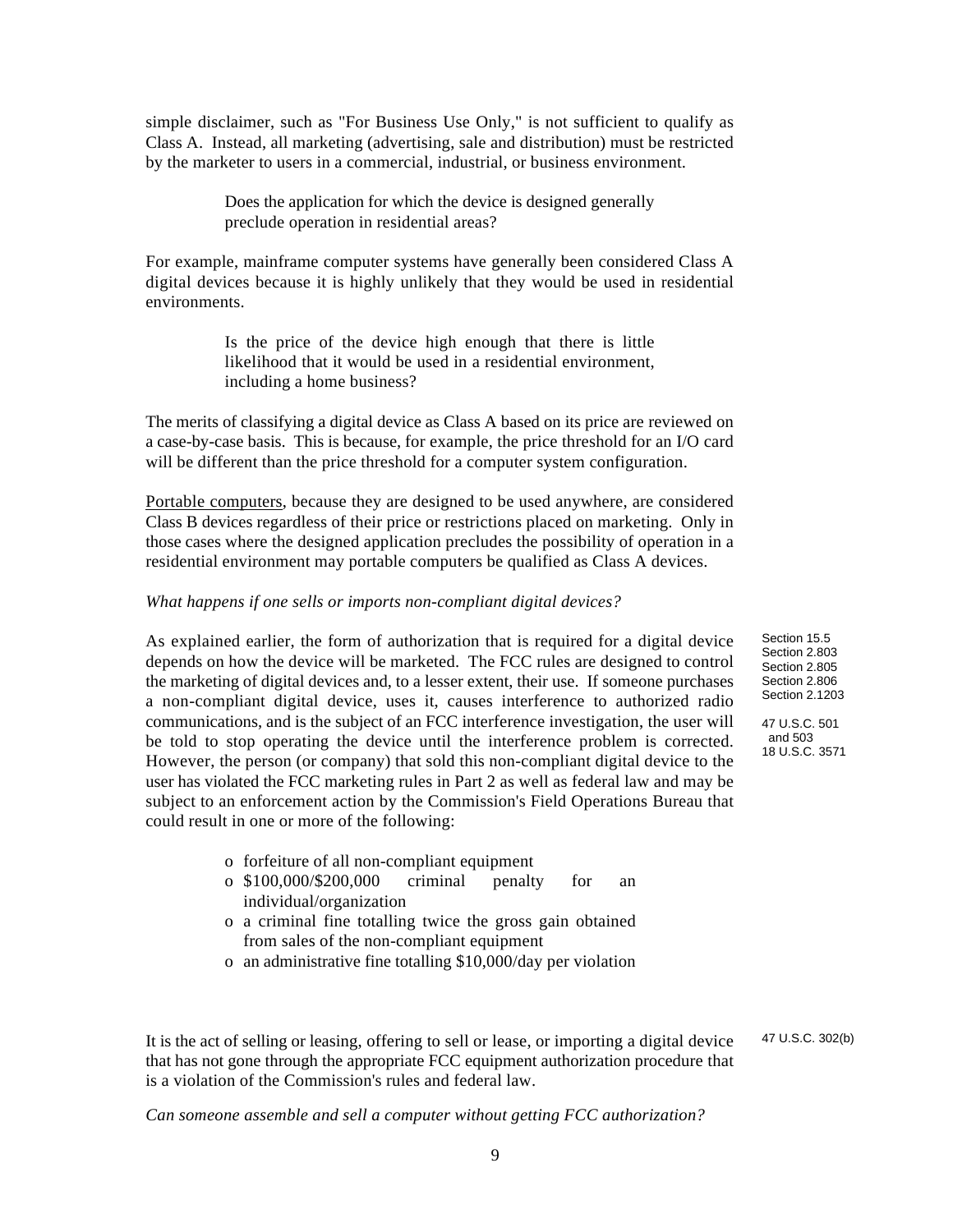Yes, as long as they start with an FCC-authorized system and add to it only FCC-authorized peripherals (or certain subassemblies that don't affect the authorization of the system such as internal disk drives and internal memory expansion units).

Assemblers, however, must follow any special instructions for the peripherals or subassemblies, such as the use of shielded cables, and may not change the identification of any peripheral or personal computer without the consent of the person or company that obtained FCC authorization.

The FCC does NOT currently authorize motherboards, cases and internal power supplies. Vendor claims that they are selling "FCC-certified cases," "FCC-certified motherboards" or "FCC-certified internal power supplies" are false.

*What changes can be made to an FCC-authorized device without requiring a new FCC authorization?*

The person or company that obtained FCC authorization for a digital device is permitted to make the following types of changes:

For **certified equipment** (personal computers and their peripherals) the holder of the grant of certification can make modifications to the circuitry, appearance or other design aspects of the device *provided that* no change is made to its main clock circuitry or its FCC ID.

If such a change does not affect, or reduces the radio frequency emissions from the device then the grantee is not required to file any information with the FCC. These are called *Class I permissive changes*.

If such a change increases the radio frequency emissions from the device, the grantee must file an application on FCC Form 731, along with complete information about the change, and results of tests showing that the equipment continues to comply with FCC technical standards. In this case, the modified equipment may not be marketed under the existing grant of certification prior to acknowledgement by the Commission that the change is acceptable. These are called *Class II permissive changes*.

If the change is a major change (e.g., it results in a new product), then a new application along with complete test results must be submitted and a new grant must be obtained. A change to the clock circuitry of any digital device requires a new equipment authorization.

For **verified equipment** (digital devices that are not personal computers or peripherals to personal computers) any changes may be made to the circuitry, appearance or other design aspects of the device as long as the manufacturer (importer, if the equipment is imported) has on file updated circuit drawings and test data showing that the equipment continues to comply with the FCC rules.

*How does the FCC regulate a digital device that is part of another radio frequency device?*

Section 15.101(c)

Section 2.1043

Section 2.952 Section 2.953 Section 2.955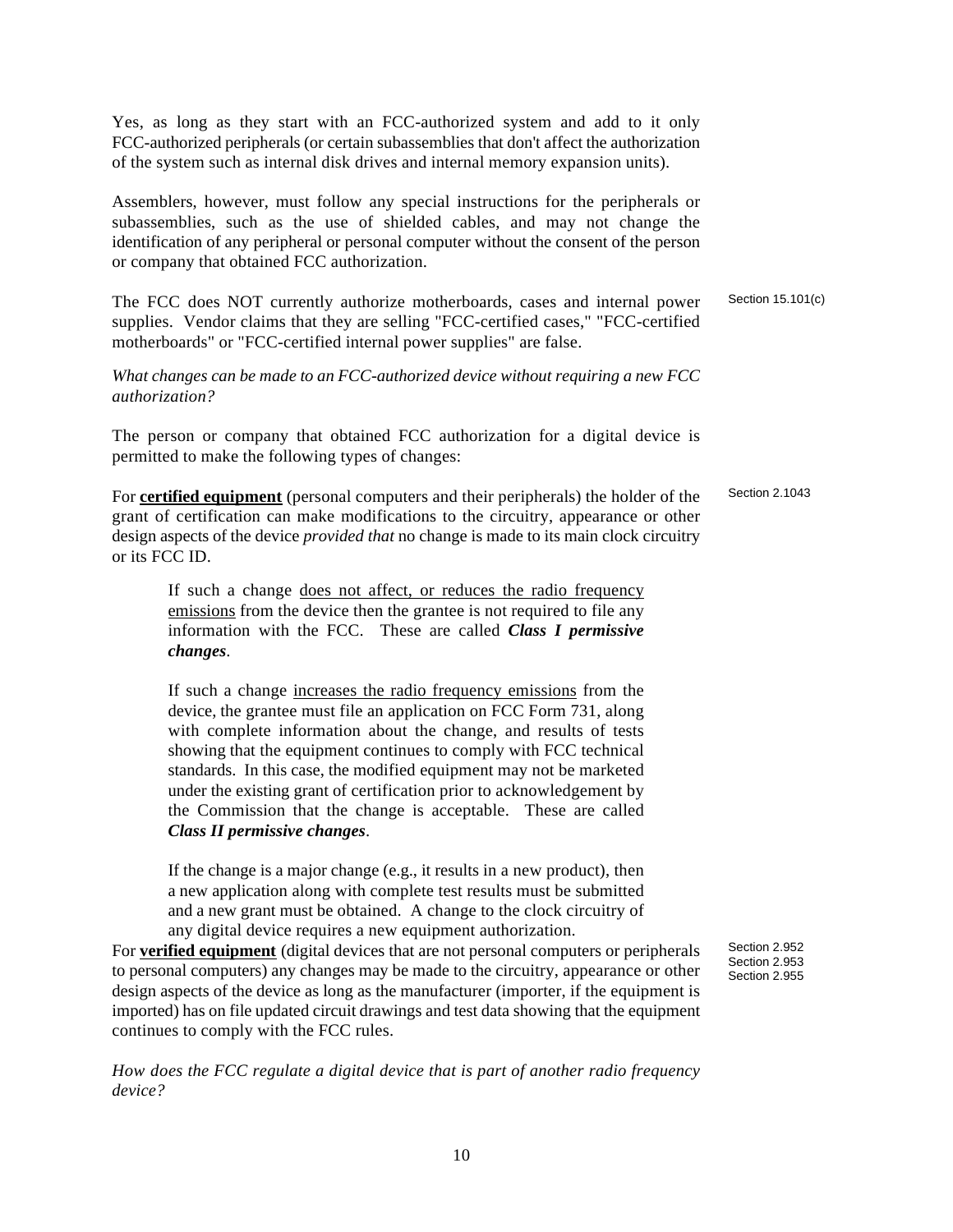A digital device that is part of a radio frequency transmitter is not subject to the Part 15 rules for digital devices. This is because the transmitter itself is subject to other FCC technical standards, and these standards will ensure that the transmitter's digital circuitry does not cause harmful interference. The same is true for a digital device that is part of a radio frequency device subject to the technical standards in Part 18 of the FCC rules. (Part 18 applies to devices where radio frequency energy is used to do work. Microwave ovens and radio frequency lighting devices are examples of Part 18 equipment.)

A digital device that is part of a receiver, part of a TV interface device, or part of any other radio frequency device must comply with the technical standards for digital devices. While the rules specifically address standards for CB receivers and receivers that tune within the range 30-960 MHz, other receivers are not regulated unless they employ digital circuitry. Consequently, an AM-band receiver that incorporates digital circuitry is subject only to the authorization requirements for a digital device.

#### *What happens if a digital device causes interference?*

Section 15.5

Digital devices that comply with the FCC technical standards and have been certified and marketed in accordance with the FCC rules may not cause interference and must accept any interference that they receive. This means that the user of a personal computer may be required to shut the computer off if it is found to be causing interference to any authorized radio communications, such as police, fire, TV or radio, even if the computer has been certified and has an FCC ID tag on it to prove it. In the event that this happens, the user will be allowed to resume use of the computer only after the cause of the interference problem has been eliminated.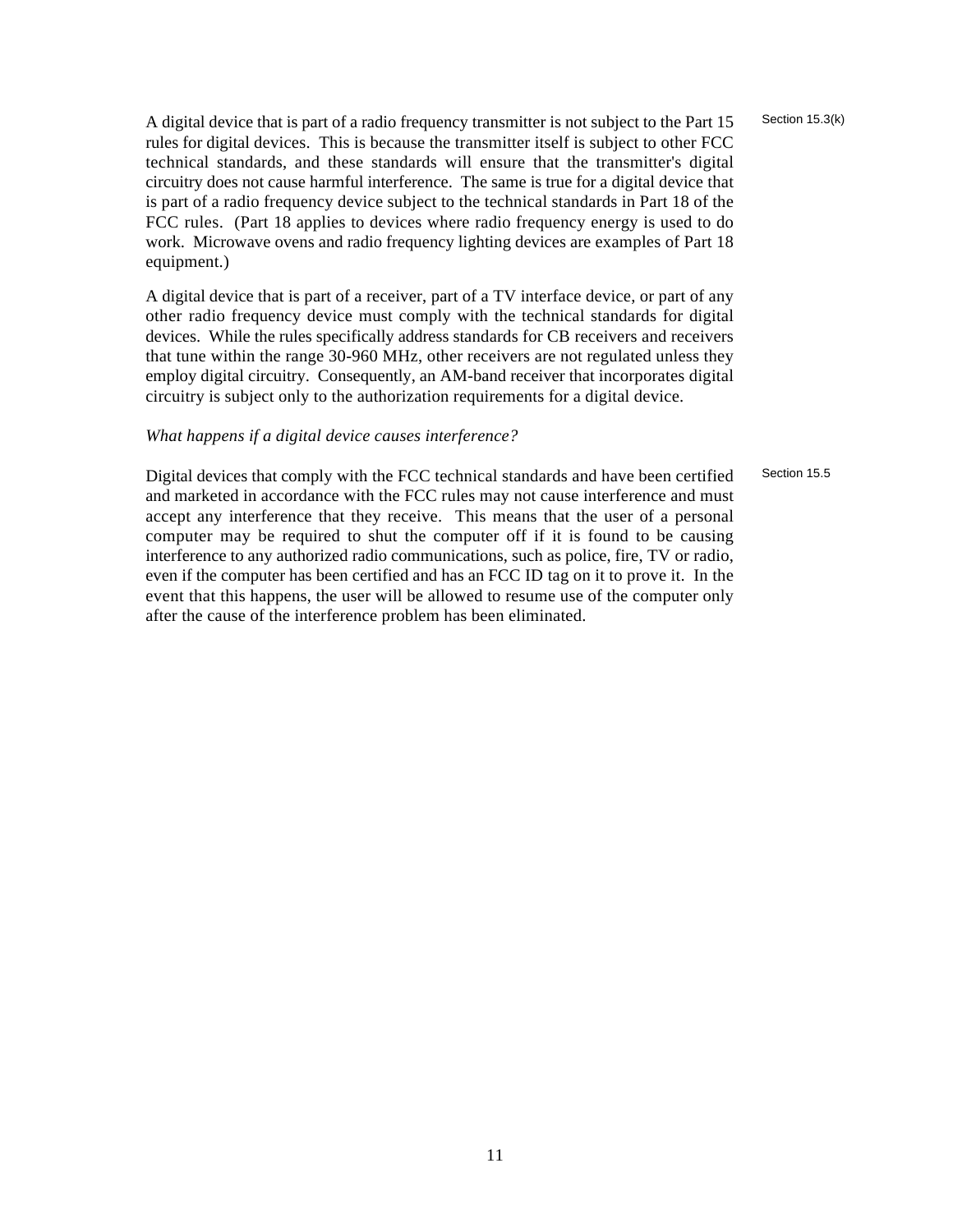#### **Additional Information**

#### *Obtaining rules*

The FCC rules are contained in Title 47 of the Code of Federal Regulations (47 CFR), which is printed in five separate volumes. Parts 2 and 15, located in the volume containing Parts 0 through 19, are applicable to computers and other digital devices. In addition to Part 15 requirements, digital devices that connect to the public switched telephone network are subject to Part 68 registration requirements, which are located in the volume containing Parts 40 through 69. To obtain a copy of these rules contact:

> Superintendent of Documents U.S. Government Printing Office P.O. Box 371954 Pittsburgh, PA 15250-7954

Tel: (202) 512-1800 / Fax: (202) 512-2250 (8 AM - 5 PM Eastern Time) (GPO deposit accounts, VISA and MasterCard accepted)

#### *Obtaining forms and fee filing guides*

To obtain copies of FCC Form 159 ("Fee Advice Form"), FCC Form 731 ("Application for Equipment Authorization") FCC Form 730 ("Registration of Telephone and Data Terminal Equipment"), and fee filing guides contact:

> Federal Communications Commission Forms Distribution Center 9300 E. Hampton Drive Capitol Heights, MD 20743 Tel: (202) 418-3676 or 1-800 418-3676

#### *Equipment authorization procedures*

Questions regarding equipment authorization procedures for Part 15 digital devices should be addressed to:

Federal Communications Commission Equipment Authorization Division Application Processing Branch, MS 1300F1 7435 Oakland Mills Road Columbia, MD 21046 Tel: (301) 725-1585 / Fax: (301) 344-2050 E-Mail: labinfo@fcc.gov

#### *Obtaining equipment authorization filing packets*

Application packets to assist applicants in applying for certification of digital devices and obtaining a grantee code are available from:

> Federal Communications Commission Equipment Authorization Division Customer Service Branch Tel: (301) 725-1585, Ext 639 / Fax: (301) 344-2050 E-Mail: labinfo@fcc.gov

#### *Rule interpretations*